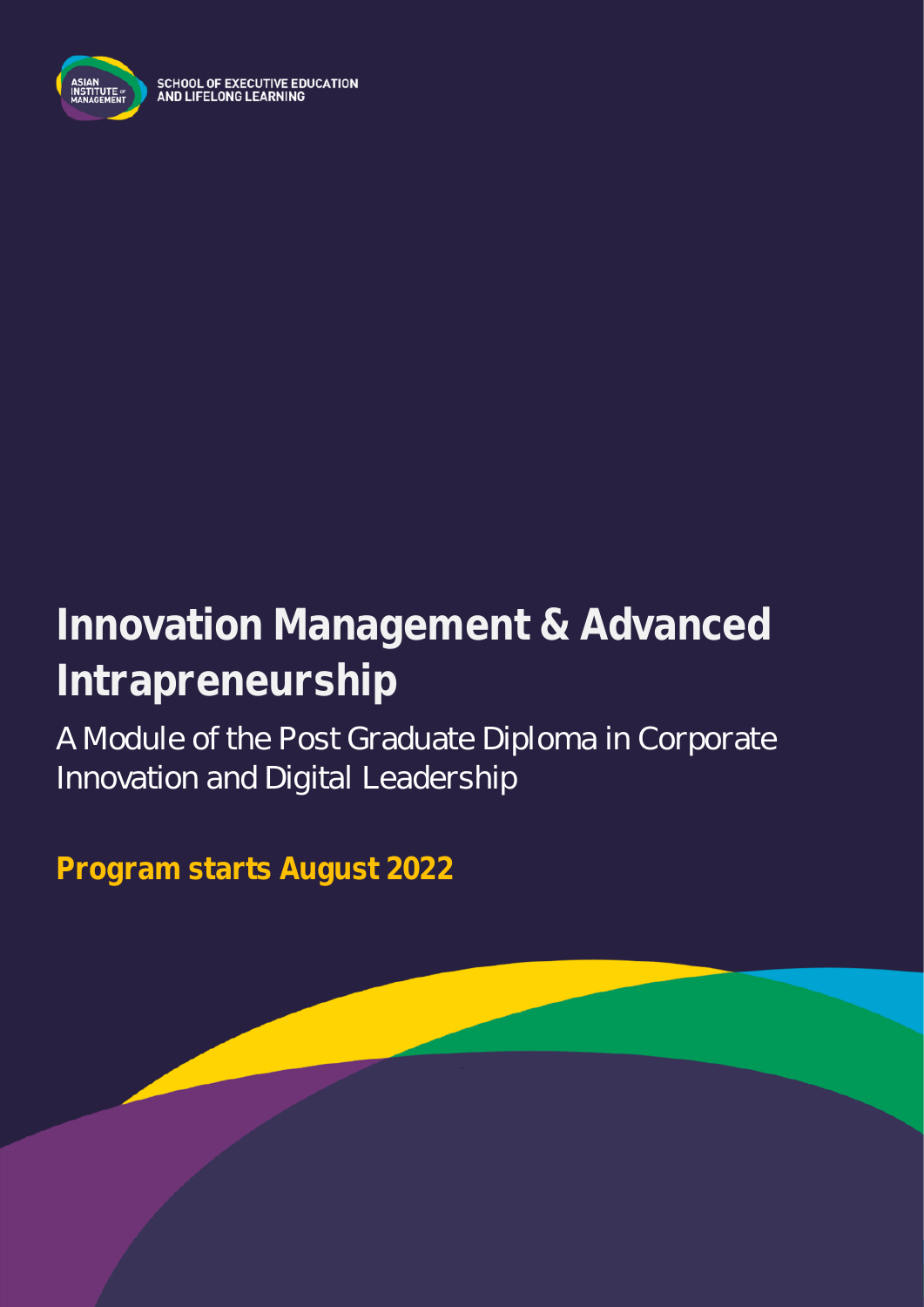

**SCHOOL OF EXECUTIVE EDUCATION** AND LIFELONG LEARNING



A Module of the Postgraduate Diploma in Corporate Innovation and Digital Leadership

## **Innovation Management & Advanced Intrapreneurship**

#### **OVERVIEW**

**\_\_\_**

The Innovation Management and Advanced Intrapreneurship is designed to take an individual's innovation mindset and skills to the next level. The modules in this program will equip participants with the right Innovation tools and frameworks, not just to generate ideas, but also to develop the capability to turn these ideas into Real, Measurable, and Actionable projects.

This Online Program will enable Innovation Practitioners to establish a clear Innovation Culture, set proper Innovation metrics and KPIs, and practice the Innovation Scorecard Method - Crucial factors that fuel and Direct Innovation initiatives within an organization.

#### **PROGRAM OBJECTIVES**

The interactive online program aims to give participants a holistic understanding of the innovation process and experiments that would yield growth for their organization. They key takeaways from this program are:

- Identifying organizational strategic imperatives and drivers of corporate change
- Zeroing in on the organization's potential growth and innovation platforms to identify potential business opportunities for the company
- Defining and scoping the company's innovation pipeline its value and roadmap

#### **KEY BENEFITS**

**Well-Structured Program and World-Class Faculty**

The online program offers a venue for high-impact learning with real-time, experiential, and interactive online sessions. Participants will learn from AIM's world-class faculty and its network of industry leaders and practitioners.

#### **PROGRAM SCHEDULE**

August 9, 11, 16, 18, 23, 2022

Tuesdays and Thursdays

5:30 PM to 09:00 PM (GMT+08) on all dates

#### **PROGRAM FORMAT**

Delivered online via live virtual interactive sessions in Zoom

#### **PROGAM FEES**

PHP 25,000.00 or USD 500.00\*  $*$ Based on USD 1 = PHP 50. The prevailing exchange rate at the date of payment may apply.

#### **YOUR PROGRAM FACULTY**



 **Rolan Marco Garcia** Program Director Asian Institute of Management

 To find out how you can participate, contact us at SEELL@aim.edu or visi[t https://go.aim.edu/seellinquiries](https://go.aim.edu/seellinquiries)

 Download our latest program calendar at

<https://go.aim.edu/seellprogramcalendar>

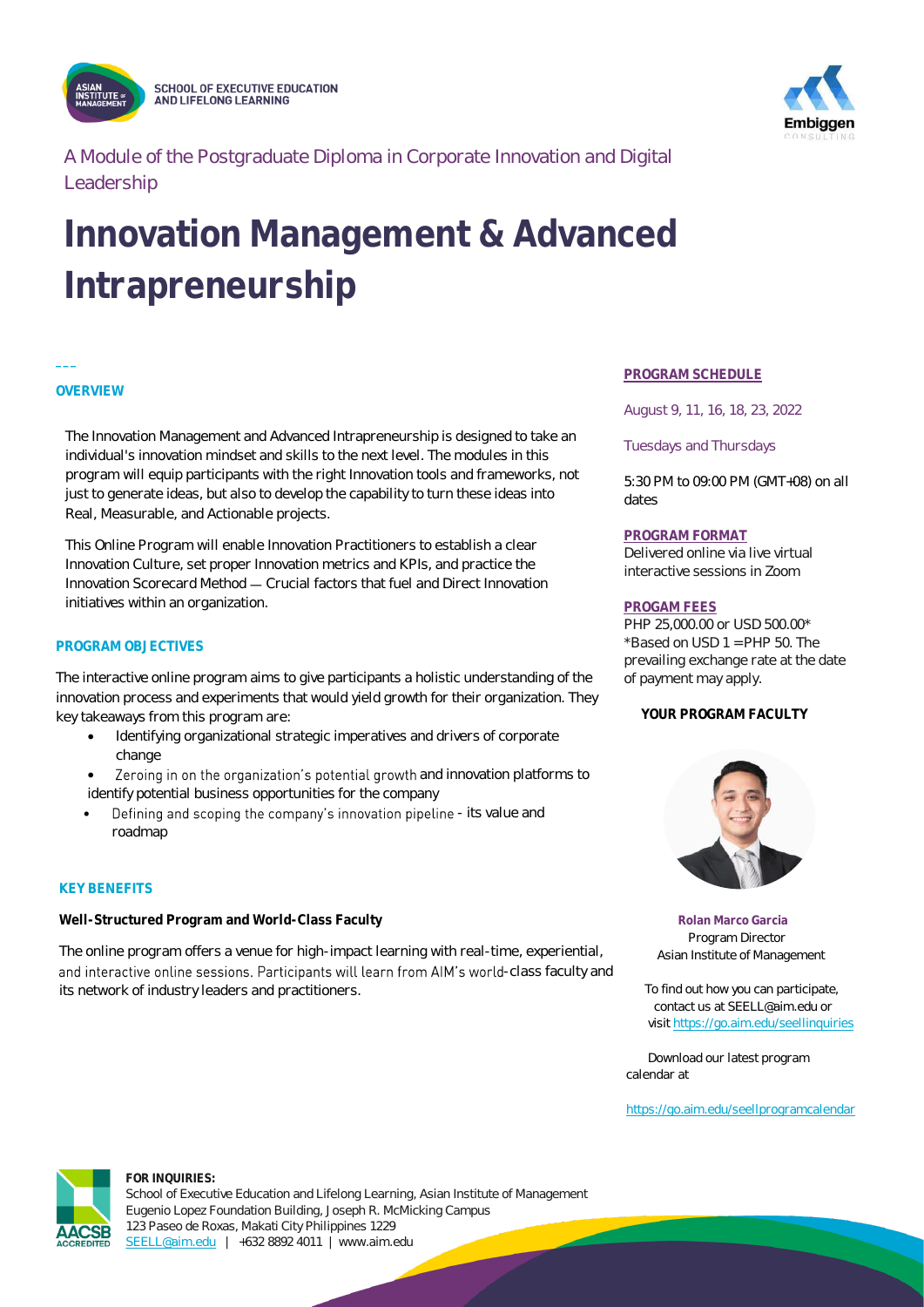



**Gain a Holistic Corporate Innovation Perspective Through Action Learning Methodology**

Embedded in the program structure is an Action Learning Program (ALP) in all the modules. ALP will complement the knowledge and insights from the lectures as this would enable participants to create actionable and calculated projects

**Advanced Leadership and Intrapreneurial Skills**

The program is aimed to equip key decision makers with a forward-thinking mindset and strategic approach to Innovation. The sessions will enable the participants to unlock opportunities and sustainable innovation and digital transformation.

#### **WHO SHOULD ATTEND**

This online program is geared towards direct business impact and is most relevant for product managers, sales, marketing, leadership, business development managers. The program is also highly recommended for:

**Managers, Supervisors, and Heads** who want to enhance their intrapreneurial skills and leadership, get and stay ahead of the game, and drive their teams and innovation ventures to success.

**Entrepreneurs and Business Leaders** who want to gain competitive advantage, knowledge, and understanding on innovation and how these can generate growth and opportunities

#### **ABOUT EMBIGGEN CONSULTING**

Embiggen Consulting is an international Corporate Innovation Strategy and Foresight consulting firm committed to building meaningful growth for progressive organizations in Emerging Markets.

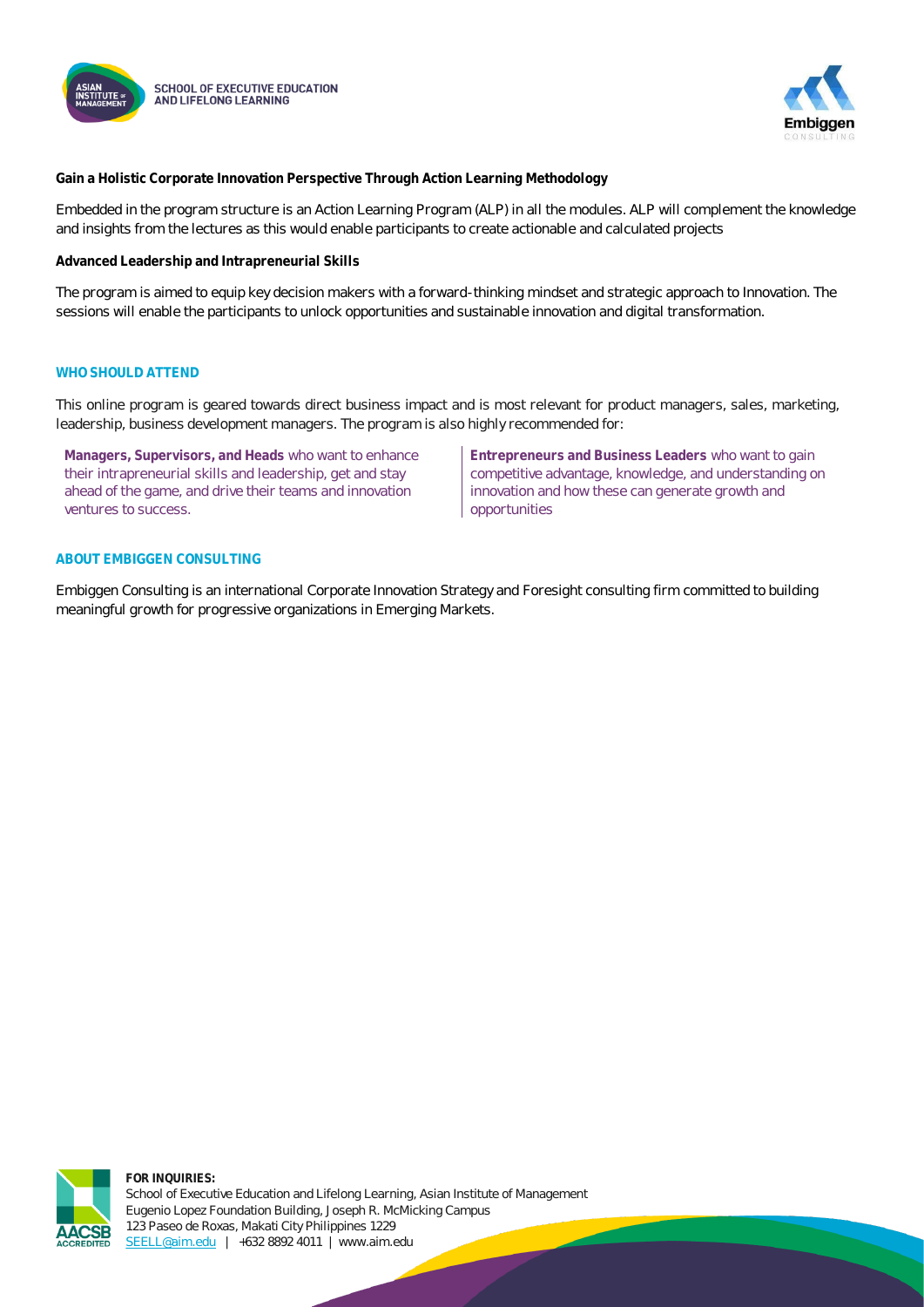

**WHAT YOU WILL LEARN**



### **PROGRAM LEARNING CONTENT**



#### **Innovation State of the Company**

- o Innovation Assets intelligence, insights, ideas
- o Innovation Landscape
- **Business Strategic Imperatives**
	- o How does your business define Business Innovation
	- o What drives your companies to innovate on Product, Services, or Systems
	- o What are Strategic Imperatives for your company
	- o What are targets that your Company does
	- o How is this Communicated
- **Growth and Innovation Platforms (Part 1)**
	- o Growth platforms
	- o Portfolio Evaluation
	- o Platform and Concept Development
- **Growth and Innovation Platforms (Part 2)**
	- o Mapping of Growth Opportunities and its implications
	- o Business Case Developments within Growth opportunities
- **Innovation Pipeline**
	- o Organizational Innovation Pipelines
	- o Value and Valuation
	- o Pipeline timing, sequencing, and staging
	- o Roadmap Development

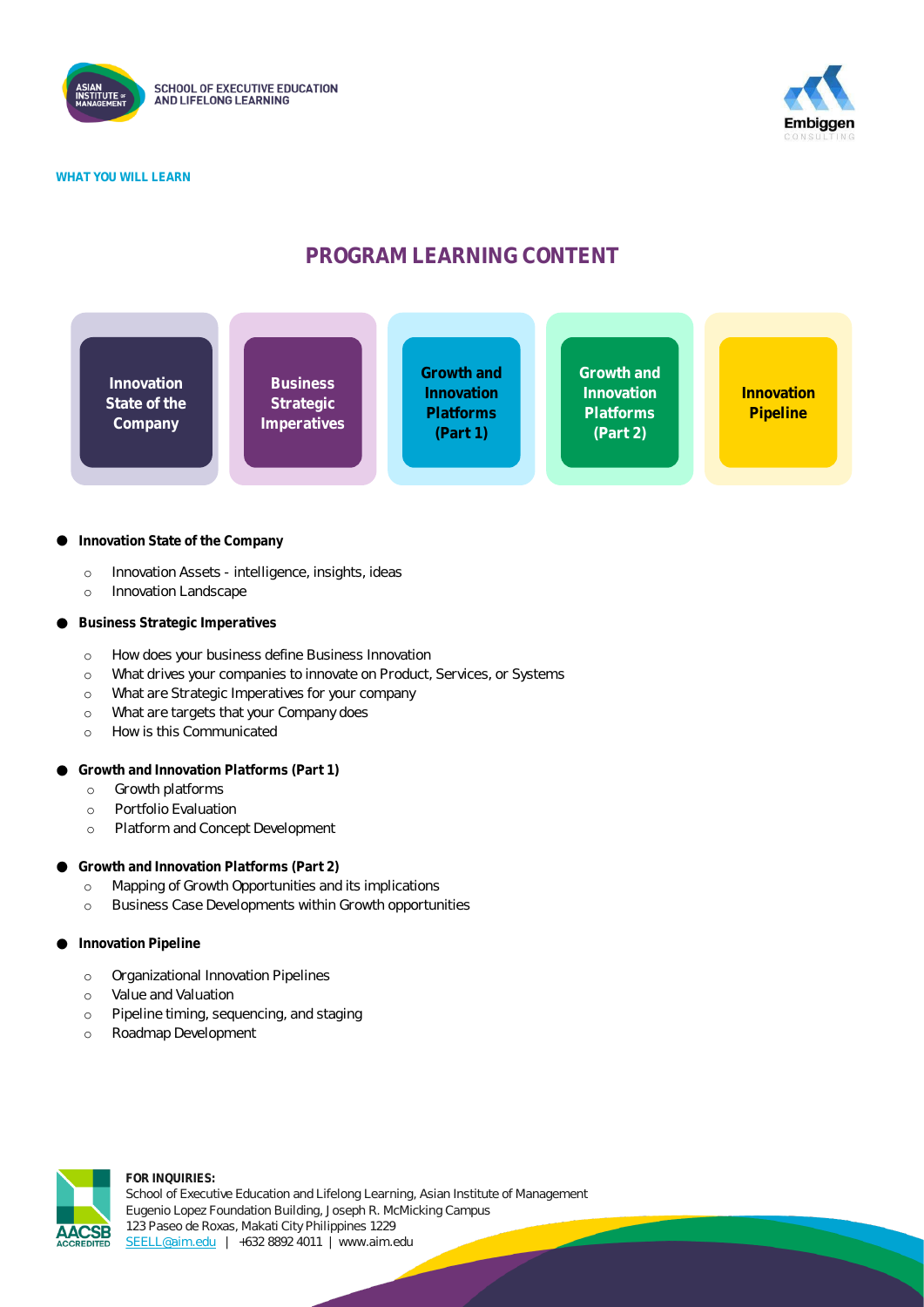



### **Your Program Faculty**



**Rolan Marco Garcia** CEO & Managing Partner Embiggen Consulting

Rolan is the CEO & Managing Partner and heads the Corporate Innovation & Growth practice of Embiggen Consulting - an International Corporate Innovation & Corporate Foresight Consulting firm committed to building meaningful growth for progressive organizations in Emerging Markets. He is a recognized Innovation Consultant by the Global Innovation Management Institute (GIMI) in Cambridge, Massachusetts and recently won the world championship in the 2021 Winter IXL Innovation Olympics - the largest and most prestigious innovation consulting competition in the world along with top business schools in the world like MIT and Yale.

As an enterprise innovation leader, Rolan is the Head of Innovation for one of the biggest and oldest private university groups in the country and the Director of the FEU Tech Innovation Center (FTIC) - the first academe-based venture builder in the Philippines.



**Earl Martin Valencia Adjunct Faculty** Asian Institute of Management

Earl is currently the Co-founder of a stealth fintech start-up and the founding Partner at Cognity Labs, one of the first virtual startup accelerators connecting emerging markets and Silicon Valley. He was previously a Managing Director for Digital Transformation at Charles Schwab, a broker-leader managing over \$3 Trillion in assets. He also was in the tech and Innovation teams at Bridgewater, the world's largest hedge fund and Silicon Valley tech firms Cisco, VMWare and Dell EMC.

Earl spent 4 years in the Philippines and co-founded QBO, the National Innovation Center of the Philippines, IdeaSpace Foundation, the leading incubator, and accelerator based in Manila and was the VP of Corporate Development and Innovation at Smart/PLDT, a telecom with 60 M mobile subscribers.

Earl obtained a degree in Electrical Engineering, Summa Cum Laude, from Boston University, where he was the founding chapter president of Eta Kappa Nu and a member of Tau Beta Pi. He also has a Masters in Systems Engineering from Cornell University and an M.B.A. from the Stanford Graduate School of Business.

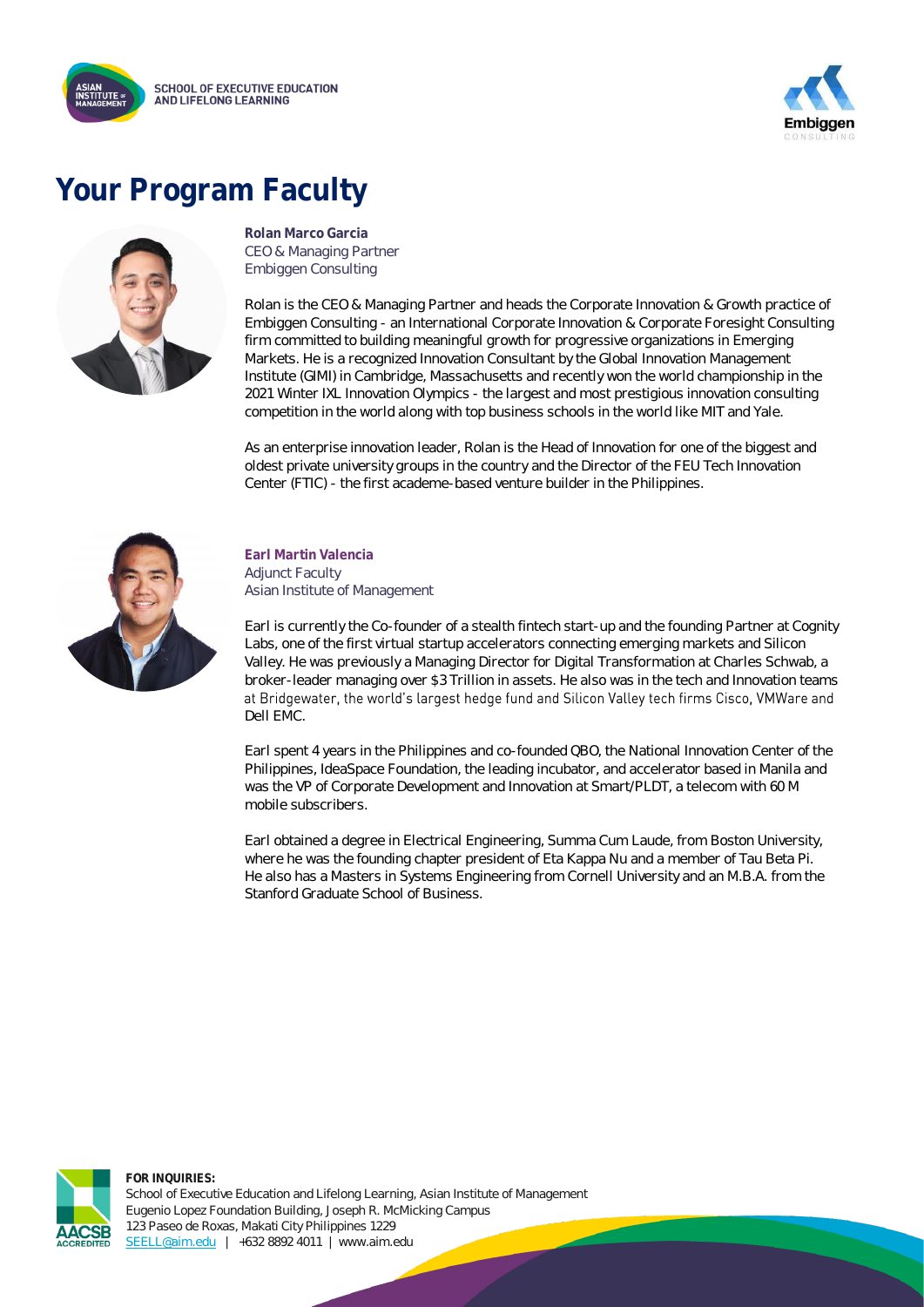





#### **Masaki Mitsuhashi**

Managing Director Embiggen Innovation Institute

Masaki or Maki, is a Certified Innovation Professional and an Innovation Master from the Global Innovation Management Institute and is the Managing Director of the Embiggen Innovation Institute.

He graduated from the Asian Institute of Management with the degree Master of Science in Innovation and Business where he was the sole-recipient of the TEKTONIK Scholarship Award.

He worked on several projects related to stakeholder-centered innovations and development in the context of Health, Environment, Climate Change, Disaster Risk Reduction, Education, and Leadership. He is also actively supporting and putting up startups in the Philippines, Asia, and in Europe. He has also done researches and other literary works with some of his works published in online and offline forms.

He also co-founded the League of Innovation and Intellectual Property Advocates (LIPAD PH), a startup based in the Philippines working to make innovation and intellectual property concepts inclusive and accessible.

He has worked with organizations such as Embiggen, United Nations Environment, United Nations Development Program, United Nations Population Fund, RTI International, Ramon Magsaysay Award Foundation, PhilDev, ReBirth PH, Plan International, SEEDS Asia, iACADEMY, iACADEMY Pro, and Natalie in the Light working towards empowering communities in the Philippines, Asia and other regions.